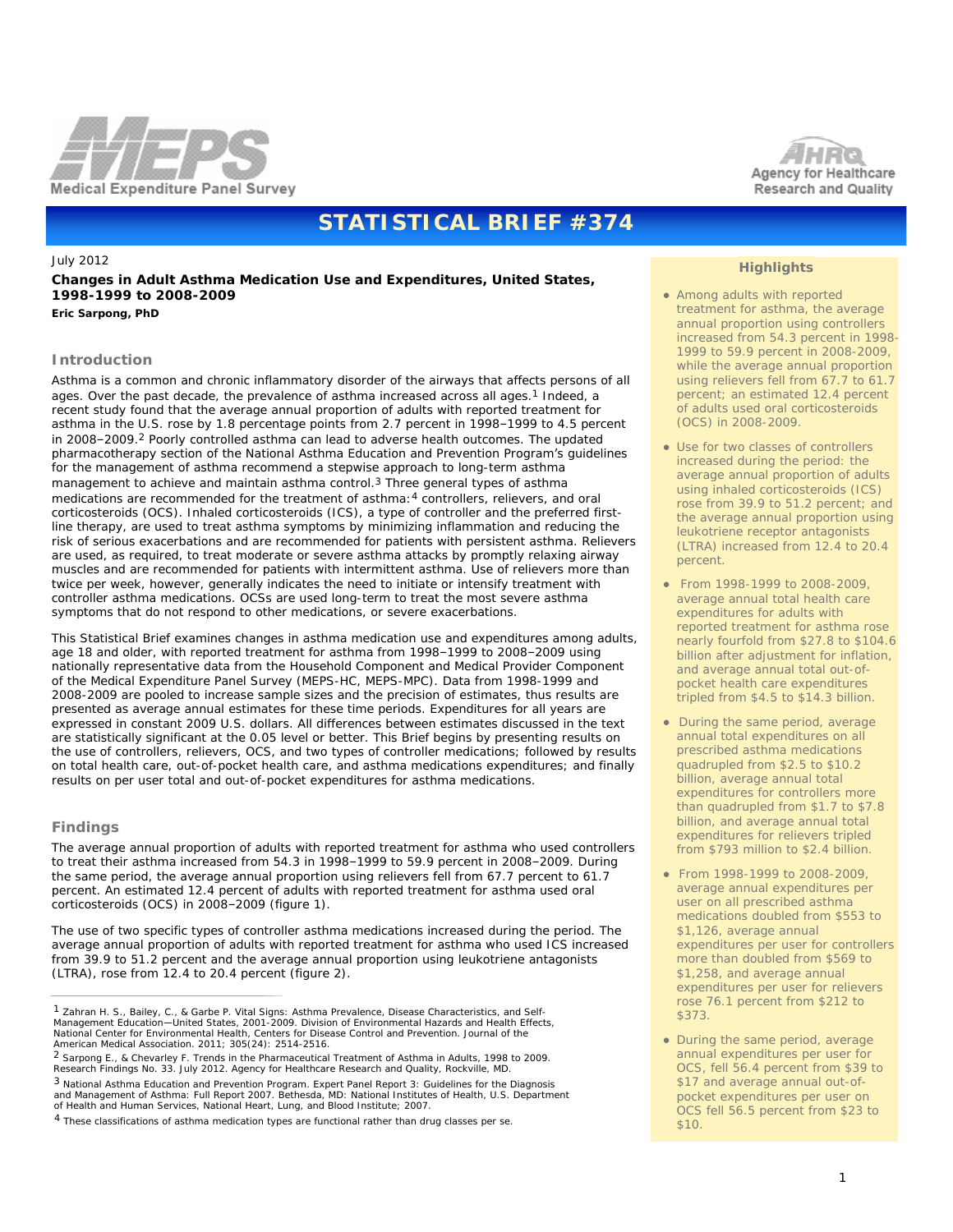Average annual total health care expenditures for adults with reported treatment for asthma rose nearly fourfold from \$27.8 billion in 1998–1999 to \$104.6 billion in 2008–2009 after adjustment for inflation. During the same period, average annual total out-of-pocket health care expenditures tripled from \$4.5 to \$14.3 billion (figure 3).

Average annual total expenditures on all prescribed asthma medications by adults with reported treatment for asthma quadrupled from \$2.5 billion in 1998–1999 to \$10.2 billion in 2008–2009 after adjustment for inflation. During the same period, average annual total expenditures for controllers more than quadrupled from \$1.7 to \$7.8 billion, and average annual total expenditures for relievers tripled from \$793 million to \$2.4 billion. Annual total expenditures for OCS averaged \$21 million in 2008–2009. In 2008–2009, average annual total expenditures for controllers were more than 3 times the corresponding expenditures for relievers and more than 366 times the corresponding expenditures for OCS (figure 4).

Average annual expenditures per user on all prescribed asthma medications by adults with reported treatment for asthma doubled from \$553 in 1998–1999 to \$1,126 in 2008–2009 after adjustment for inflation. During the same period, average annual expenditures per user for controllers more than doubled from \$569 to \$1,258; average annual expenditures per user for relievers rose 76.1 percent from \$212 to \$373, but average annual expenditures per user on OCS fell 56.4 percent from \$39 to \$17. Average annual expenditures per user for controllers were more than 3 times the corresponding expenditures for relievers and 76 times the expenditure per user for OCS in 2008–2009 (figure 5).

Out-of-pocket expenditures per user on all prescribed asthma medications by adults with reported treatment for asthma averaged \$227 in 1998–1999 and \$235 in 2008–2009 after adjustment for inflation. Out-ofpocket expenditures per user in 2008–2009 averaged \$239 for controllers and \$99 for relievers. Average annual out-of-pocket expenditures per user for OCS fell 56.5 percent from \$23 in 1998–1999 to \$10 in 2008–2009. In 2008–2009 average annual out-of-pocket expenditures per user for controllers were more than twice the annual average out-of-pocket expenditures per user for relievers and more than 22 times the annual average outof-pocket expenditures per user for OCS (figure 6).

## **Data Source**

The estimates presented in this Statistical Brief were derived from the MEPS Full Year Consolidated Data Files, the MEPS Medical Conditions Files, and the MEPS Prescribed Medicines Files for 1998, 1999, 2008, and 2009.

#### **Definitions**

*Adults with reported treatment for asthma*: The MEPS Condition Files for 1998, 1999, 2008, and 2009 and the three-digit ICD-9-CM diagnosis condition variable (ICD9CODX) were used to construct indicator variables for asthma. Adults with reported treatment for asthma within the sample were identified by tying the diagnosis code (ICD-9-CM "493") to any reported health services utilization (i.e., home health, inpatient hospital stays, outpatient, office-based, emergency room visits, and prescribed medicines) during the year.

*Asthma medications*: Each drug that was listed as purchased or otherwise obtained in the MEPS Prescribed Medicines (PMED) Files was linked to the Multum Lexicon database, a product of Cerner Multum, Inc. The Multum drug name variable gives the active ingredient(s) in each drug and was used to identify the three types of asthma medications: controllers, relievers, and oral corticosteroids. Controller medications include inhaled corticosteroids (ICS), inhaled long acting beta-agonists (ILABA), oral long acting beta-agonists, leukotriene receptor antagonists, methylxanthines, non-steroidal anti-allergy agents, and combinations of ICS and ILABA. Relievers were primarily comprised of inhaled short acting beta agonists, but also included anticholinergic bronchodilators, short acting non-beta selective agents, and combinations of inhaled short acting beta agonists and anticholinergic bronchodilators. Oral corticosteroids include prednisone, dexamethasone, and methylprednisolone and other steroids.

*Utilization*: Indicator variables were created to identify adults who used each of the major classes of asthma medications—controllers, relievers, and oral corticosteroids—during the year. Indicator variables were also created to capture use of subclasses of controller medications and their combinations. For combination drugs, an adult was identified as having had each medication comprising the combination therapy. For example, if an adult had a combination drug that included both an ICS and an ILABA, then the adult was identified as having used each of these types of asthma medications. Utilization estimates are presented as the proportion of adults using each of the three general types of asthma medications, and each specific class of asthma controller medication during the year.

*Expenditures*: Expenditures include all amounts paid for health care from any source including payments by individuals and their families and payments by private insurance, Medicaid, Medicare, and other types of insurance. For this Brief, all expenditures were adjusted to constant 2009 U.S. dollars in a two-step process. First, to produce two-year pooled expenditure data for the beginning and ending point of our study period, the Consumer Price Index (CPI) for prescription drugs was used to adjust 1998 expenditures to 1999 dollars and to adjust 2008 expenditures to 2009 dollars. Next, to adjust for general inflation between the beginning and ending point of our study, the all item CPI for all urban consumers (CPI-U) was used to adjust the pooled 1999 expenditures to 2009 dollars. All estimates presented are average annual estimates for the 1998–1999 and the 2008–2009 periods.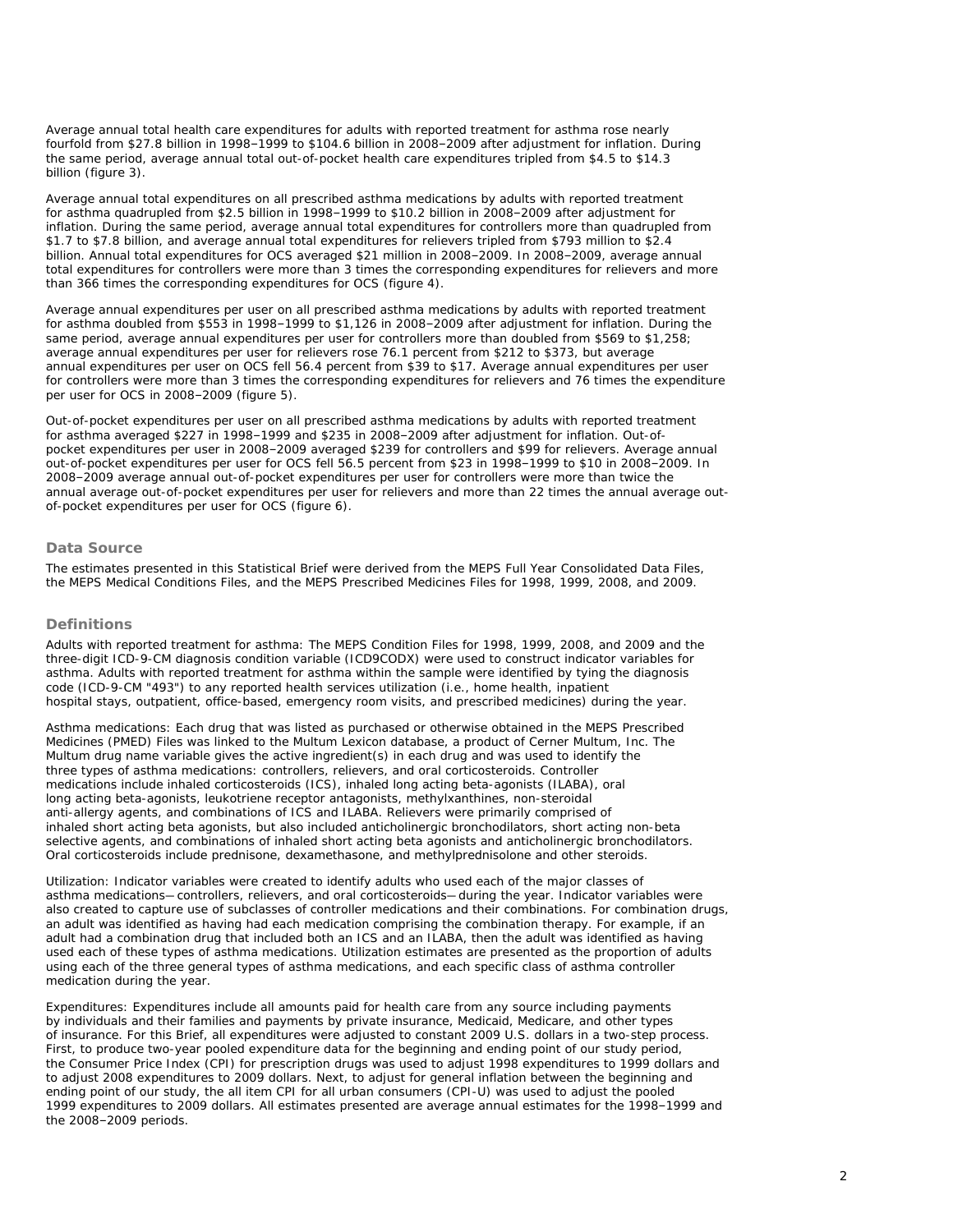## **About MEPS-HC**

MEPS-HC is a nationally representative longitudinal survey that collects detailed information on health care utilization and expenditures, health insurance, and health status, as well as a wide variety of social, demographic, and economic characteristics for the U.S. civilian noninstitutionalized population. It is cosponsored by the Agency for Healthcare Research and Quality and the National Center for Health Statistics.

For more information about MEPS, call the MEPS information coordinator at AHRQ (301-427-1656) or visit the MEPS Web site at<http://www.meps.ahrq.gov/>.

#### **References**

For a detailed description of the MEPS survey design, sample design, and methods used to minimize sources of nonsampling error, see the following publications:

Cohen, J. *Design and Methods of the Medical Expenditure Panel Survey Household Component*. MEPS Methodology Report No. 1. AHCPR Pub. No. 97-0026. Rockville, MD: Agency for Health Care Policy and Research, 1997. [http://www.meps.ahrq.gov/mepsweb/data\\_files/publications/mr1/mr1.pdf](http://www.meps.ahrq.gov/mepsweb/data_files/publications/mr1/mr1.pdf)

Cohen, S. *Sample Design of the 1996 Medical Expenditure Panel Survey Household Component*. MEPS Methodology Report No. 2. AHCPR Pub. No. 97-0027. Rockville, MD: Agency for Health Care Policy and Research, 1997. [http://www.meps.ahrq.gov/mepsweb/data\\_files/publications/mr2/mr2.pdf](http://www.meps.ahrq.gov/mepsweb/data_files/publications/mr2/mr2.pdf)

Cohen, S. Design Strategies and Innovations in the Medical Expenditure Panel Survey. *Medical Care*, July 2003: 41 (7) Supplement: III-5–III-12.

Ezzati-Rice, T. M., Rohde, F., Greenblatt, J. *Sample Design of the Medical Expenditure Panel Survey Household Component, 1998–2007*. Methodology Report No. 22. March 2008. Agency for Healthcare Research and Quality, Rockville, MD. [http://www.meps.ahrq.gov/mepsweb/data\\_files/publications/mr22/mr22.pdf](http://www.meps.ahrq.gov/mepsweb/data_files/publications/mr22/mr22.pdf)

## **Suggested Citation**

Sarpong, E. *Changes in Adult Asthma Medication Use and Expenditures, United States, 1998–1999 to 2008– 2009*. Statistical Brief #374. July 2012. Agency for Healthcare Research and Quality, Rockville, MD. [http://www.](http://www.meps.ahrq.gov/mepsweb/data_files/publications/st374/stat374.pdf) [meps.ahrq.gov/mepsweb/data\\_files/publications/st374/stat374.pdf](http://www.meps.ahrq.gov/mepsweb/data_files/publications/st374/stat374.pdf)

\* \* \*

AHRQ welcomes questions and comments from readers of this publication who are interested in obtaining more information about access, cost, use, financing, and quality of health care in the United States. We also invite you to tell us how you are using this Statistical Brief and other MEPS data and tools and to share suggestions on how MEPS products might be enhanced to further meet your needs. Please e-mail us at [MEPSProjectDirector@ahrq.hhs.gov](file:////SSTHOST50/Projects/Ahrq3Web/MEPSPUBS/gen_sb/data_files/publications/sb374/MEPSProjectDirector@ahrq.hhs.gov) or send a letter to the address below:

Steven B. Cohen, PhD, Director Center for Financing, Access, and Cost Trends Agency for Healthcare Research and Quality 540 Gaither Road Rockville, MD 20850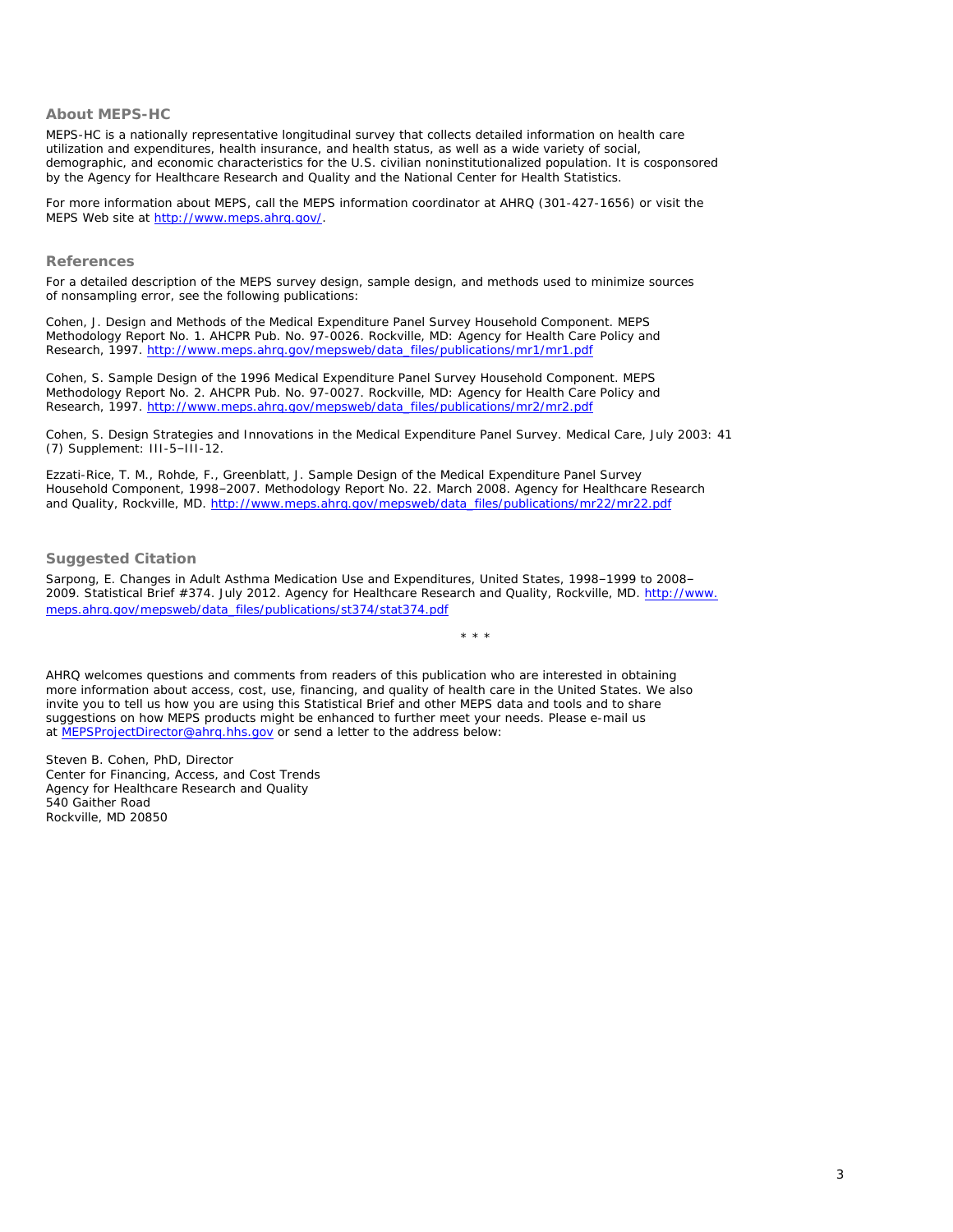

HRQ Advancing<br>Excellence in **Health Care** 

## **Figure 1. Percentage of adults using major types of asthma medications among adults (18 years and older) with reported treatment for asthma, 1998–1999 and 2008–2009**



**Figure 2. Percentage of adults using specific classes of asthma controller medications among adults (18 years and older) with reported treatment for asthma, 1998–1999 and 2008–2009**

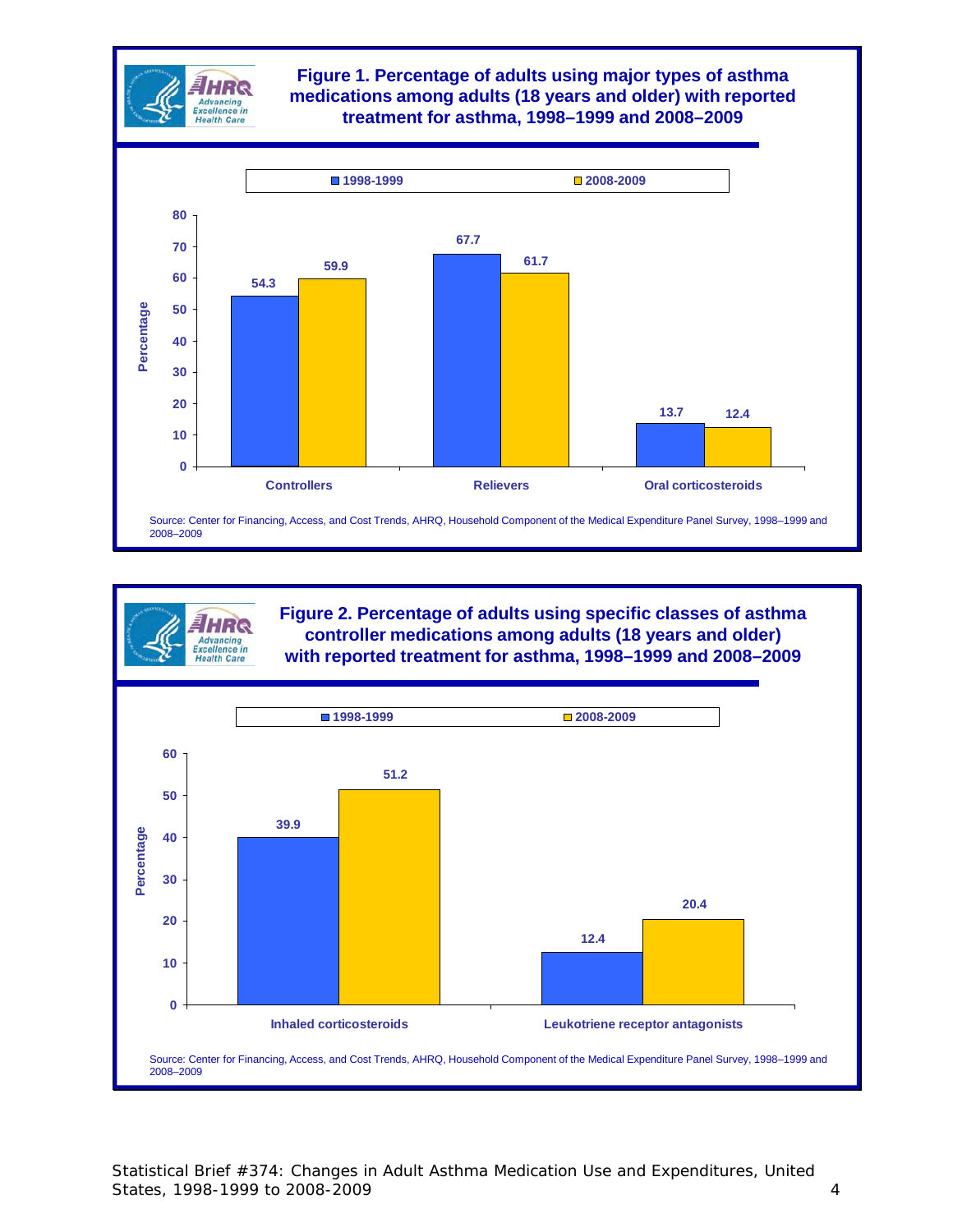

**Figure 4. Average annual total drug expenditures on major types of asthma medications among adults (18 years and older) with reported treatment for asthma, 1998–1999 and 2008–2009**



HER Advancing<br>Excellence in **Health Care** 

Statistical Brief #374: Changes in Adult Asthma Medication Use and Expenditures, United States, 1998-1999 to 2008-2009 **5**